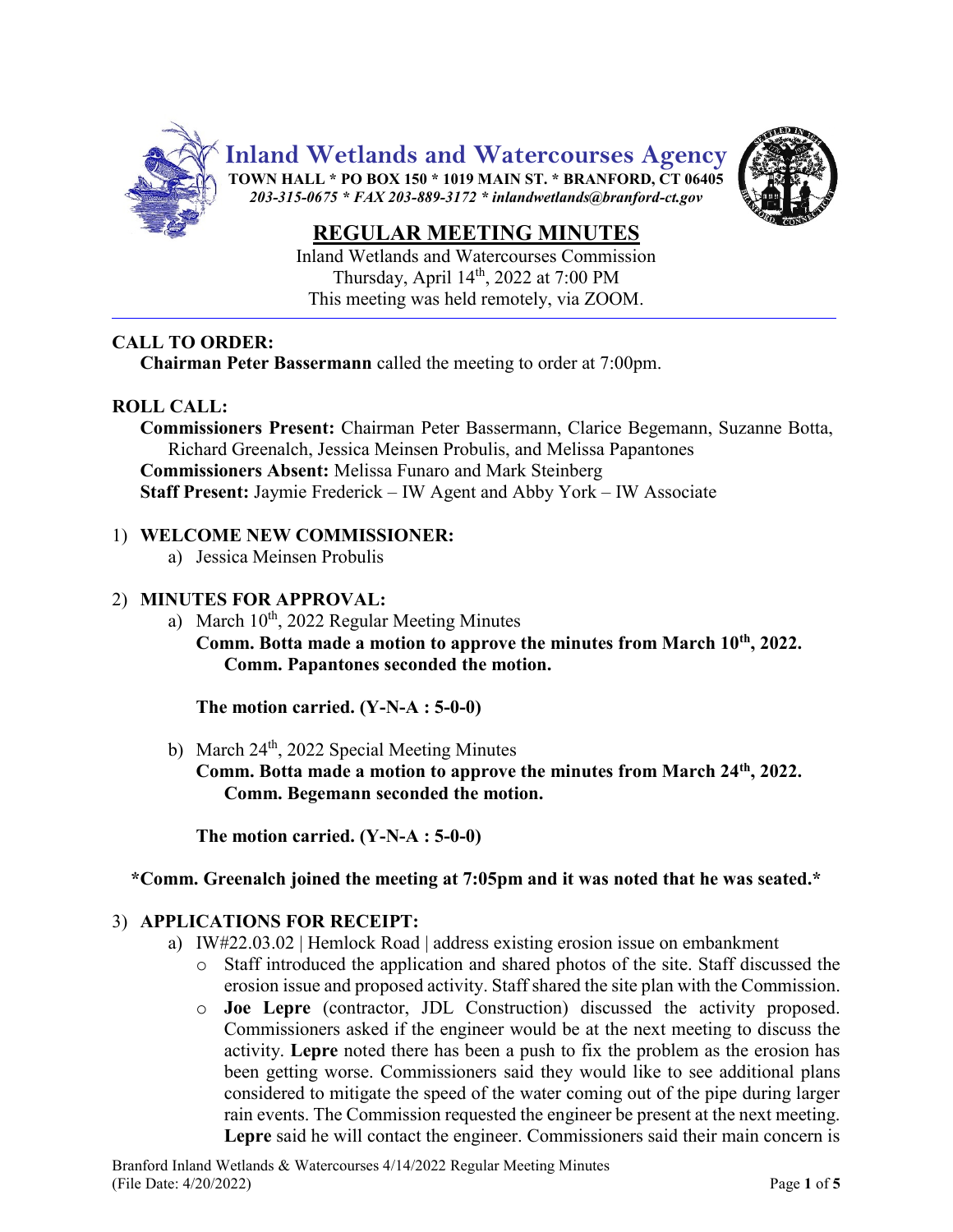larger storm events and if the repairs made can manage the amount of rain. **Lepre** stated he does not have any calculations of the stormwater for the condo complex.

- o Staff asked if the Commission would like to see the site plan updated to clearly see the additional activity of armoring the tree. The Commission confirmed they would.
- b) IW#22.04.01 | 45 Deforest Road | construction of a deck adjacent to a pool
	- o Staff said this application can likely be an agent approval. Staff said they went to the site to see where the activity would take place. Staff shared photos of the property and noted the only ground disturbance would be for the footings. There was a consensus of the Commission to approve the application administratively.
- c) IW#22.04.02 | 125 Thimble Island Road | Subdividing lot and construction of a new, single family home
	- o Staff shared a GIS map of the property. Staff noted an inspection took place and there were questions about the status of the wetlands. Staff said a new soils investigation confirmed there are inland wetlands on site in addition to the tidal wetlands previously delineated. Staff said the applicant requested a site walk. Staff then shared the site plans. The Commission determined to hold a site walk on May 4<sup>th</sup> at 5:00pm. Staff shared the soils report and shared photos of the inland wetland area which has been historically maintained as lawn.
- d) IW#22.04.03 | 10 Ashman Court | construction of an above ground pool and deck
	- o Staff said the application is for an above ground pool and a modification of the existing deck. Staff shared a GIS map showing the inland wetland boundary in relation to the proposed activity. Staff noted the pool will have a cartridge filter system and had already discussed with the applicant dewatering process.

# 4) **ENFORCEMENT:**

- a) NOV | 113 Flax Mill Road | placement of woodchips within upland review area resulting from removal of storm damaged trees
	- o Staff shared they had been out to the site and the requested activity has taken place. Staff recommended they follow up with the property owner to confirm no further activity will take place and about potential, future regulated activities. The Commission agreed and closed the NOV file.
- b) NOV | 7 Featherbed and 391 East Main Street | excavation of watercourse
	- o Staff shared the planting plan submitted to the Agency with suggested plants, spacing and quantity of plants. Staff noted in addition to the plantings, New England Conservation/Wildlife Seed Mix is proposed for the other disturbed areas.
	- o Staff shared the homeowner on 391 East Main Street may be looking to plant trees and staff told them it was likely an activity that could be processed administratively. Staff also noted the Director of Public Works may plant some street trees along the road. The Commission said as long as they are native trees, they would not have an issue with trees being planted. Staff shared photos of the property from after the last meeting, and had discussed with the person who conducted the activity about any future maintenance of the pipe. Staff said they are not aware of any future work.
	- o Staff asked the Commission about monitoring. The Commission said they would like to see five years of monitoring. Staff said typically the Commission requires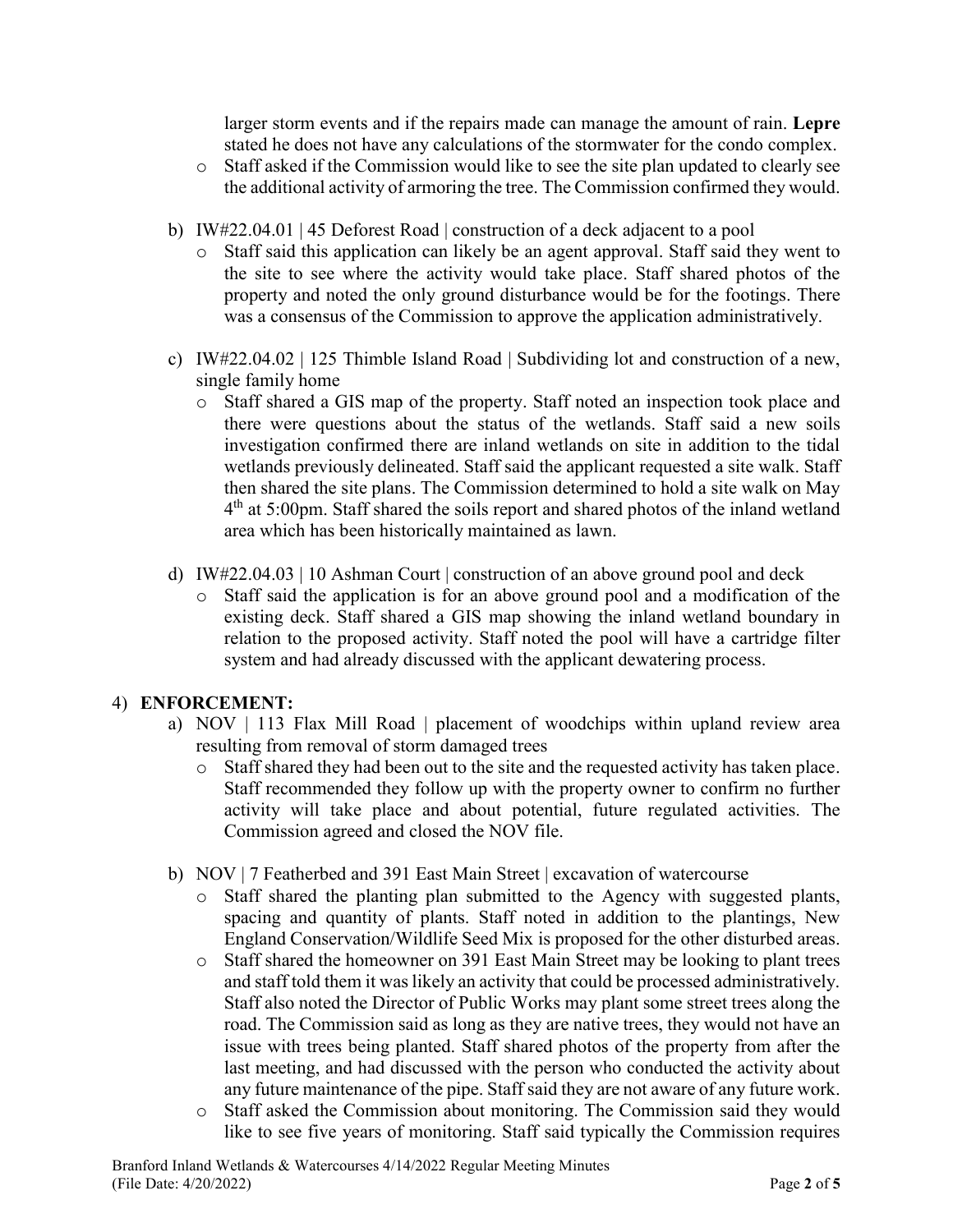three to five years. After three years, the Commission could be satisfied with the monitoring or continue to five years. Commissioners confirmed that would be okay.

### 5) **OTHER BUSINESS:**

- a) IW#19.11.01 | 1151 West Main Street | permit modification request
	- o Staff shared the request made by the permit holder to modify the access road to the mitigation site. Staff shared the site plans of the proposed revision.
	- o **Chris Gagnon** (engineer, BL Companies) discussed the reason for relocating the access drive. **Gagnon** shared the proposal is to utilize the haul road as the permanent access to the mitigation area. **Gagnon** said steeper areas would have gravel across the whole road while the less steep areas would have enough gravel for two tire tracks. **Gagnon** noted the only vehicles that would access the road would be Town vehicles or a small bobcat/pickup truck if work needs to be done.
	- o Staff shared some photos of the site, including where the road was initially proposed and the revised location and existing construction access road. **Gagnon** noted their intent would be to slightly grade the road so it is sloped away from the wetland area and pitched in the direction of the previously approved runoff.
	- o Commissioners expressed concerned with the access drive being accessible to the public. **Gagnon** said they are proposing a fence along the ledge area but said bollards and chains could be added at the entrance to deter vehicles. **Gagnon** noted they may install a gate before the mitigation area in the back at the top of the hill.

### **Chairman Bassermann made a motion for IW#19.11.01 for 1151 West Main Street to approve the permit modification request.**

**Comm. Botta seconded the motion with the amendment that the barrier fencing discussed in the meeting to limit access to the watercourse and the mitigation area.**

#### **Chairman Bassermann accepted the amendment.**

o Commissioners clarified the barrier to the mitigation access area.

## **The motion carried. (Y-N-A : 6-0-0)**

- b) 1 Old New England Road | 2022 DEEP Aquatic Pesticide Application
	- o Staff shared the details of the proposed treatment, noting no previous treatment has been done. The Commission did not have any comments.
- c) 89 Todds Hill Road | Branford Land Trust open space
	- o Staff noted that this is an update to the invasive species removal and a jurisdictional ruling request to convert part of the meadow area as a native meadow.
	- o **Bill Horne** (Branford Land Trust BLT) shared the update on the invasive species removal. Staff shared the report submitted with the Commission and some photos of the progress made. **Horne** noted a long-term goal is to construct a handicap accessible path for the area, the makeup of which have yet to be determined.
	- o **Horne** shared the Jurisdictional Ruling Request. Staff shared with the Commission the regulation that allows for approval of a Jurisdictional Ruling Request regarding a non-regulated use. **Horne** said there is a push in Branford to create habitat for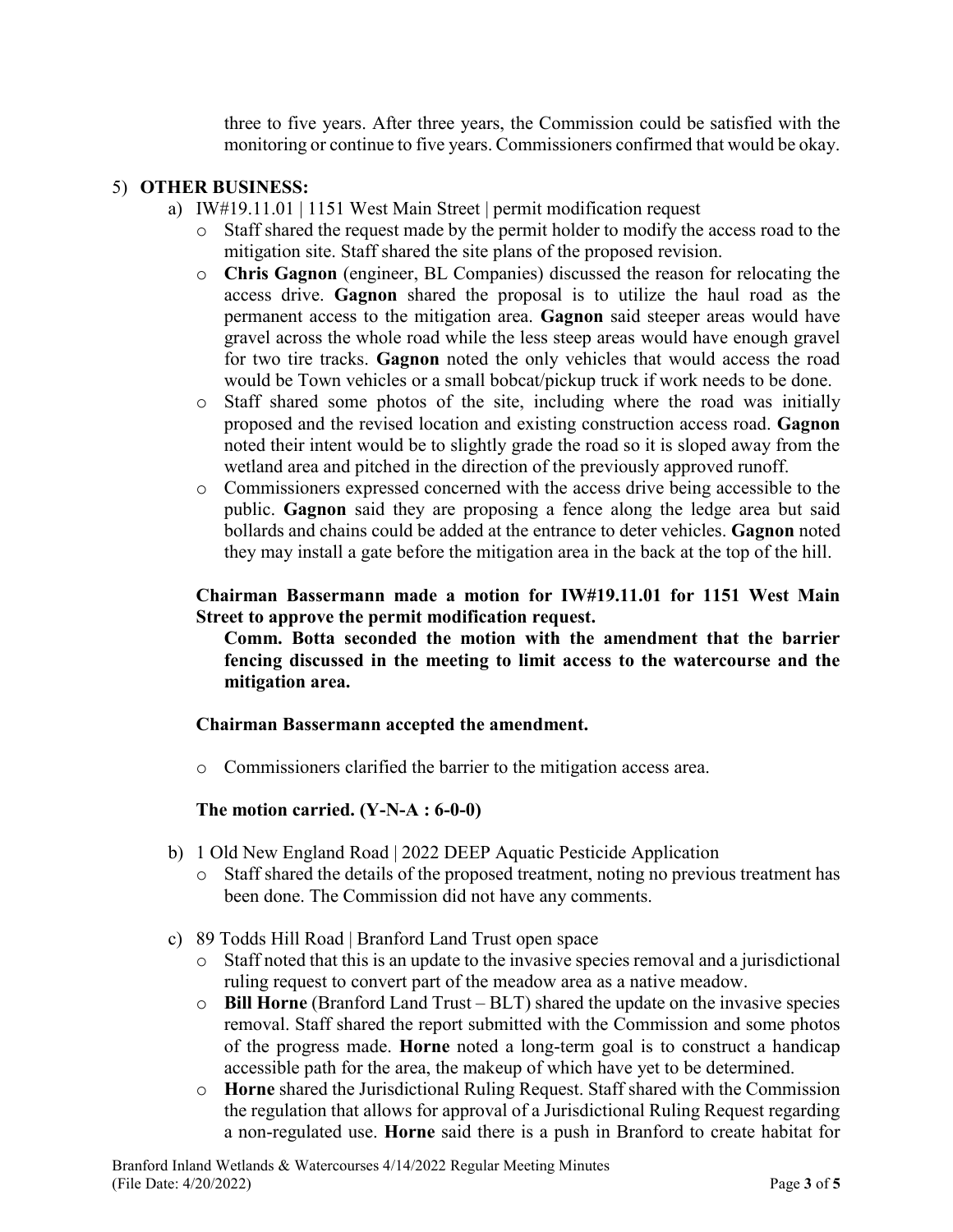pollinators, and the BLT thought it would be appropriate to create a pollinator meadow. **Horne** noted the process would start this year with two small test plots. The non-native species would be removed and then conservation seed mix would be put down, along with plugs of native grasses. Staff shared the subdivision map with the proposed location of the two test plots in areas with wetland soils. **Horne** noted the intent is to see how this method works in this specific area. **Horne** explained the process of removing the invasives and establishing the meadow.

o Commissioners asked if the locations were determined randomly or if specific plants are being targeted. **Horne** noted some areas were being targeted due to evidence of turf grass. **Horne** noted this project would be a good opportunity to develop this property into a wet meadow with a lot of native plants.

## **Comm. Botta made a motion for 89 Todds Hill Road to grant the Jurisdictional Ruling Request as a non-regulated activity based off the language in Section 4.2 of the Regulations.**

**Comm. Greenalch seconded the motion.**

### **The motion carried. (Y-N-A : 6-0-0)**

- d) Regulation Revisions continue review of possible revisions to the Inland Wetlands and Watercourses Regulations
	- o Staff shared with the Commission changes made to the regulations since the last meeting. Staff said a definition was added for "Redevelopment" which is in line with the MS4 definitions. Staff shared the next minor change in Section 7.6. Lastly, staff noted the recommendation from staff about removing the proposed addition of requiring 150% contingency during peer reviews, as some other towns require.
	- o Staff continued with discussion of the Regulations revisions regarding the bond section. Staff noted Town Counsel said it doesn't necessarily matter who submits the bond, so long as the Agency has the money and knows who submitted the money. Regarding bond types, the revised section allows for cash, checks, surety,and any other forms of a bond the Agency and Town Counsel may approve. Staff reviewed the proposed language surrounding bond estimates. Staff shared some other revisions based off other Towns' regulations to provide more clarity to the bond section of the Regulations. Staff shared thoughts from both Town Counsel and the Finance Department regarding other forms of payment for the bond. Staff asked if the Commission wants to be the one to release the bonds or if the Agent could. The Commission said for smaller projects it may be appropriate for the Agent to release the bond, whereas for larger, more complex projects, it should be released by the Commission. Commissioners said it may be appropriate for the request to come to the Commission, but the Agent could release the bond if followup is needed. Staff noted the proposed changes would help align the Inland Wetland bond requirements with Planning and Zoning's requirements.
	- $\circ$  The public hearing was set for the regular meeting on June 9<sup>th</sup>, 2022 at 7pm.

## 6) **AGENT APPROVALS**

- a) IW#22.02.01 | 36 Greenfield Avenue | construction of an attached garage
	- o Staff said this application was processed administratively. Staff shared the details of the stormwater management, which would be followed up on in the final review.